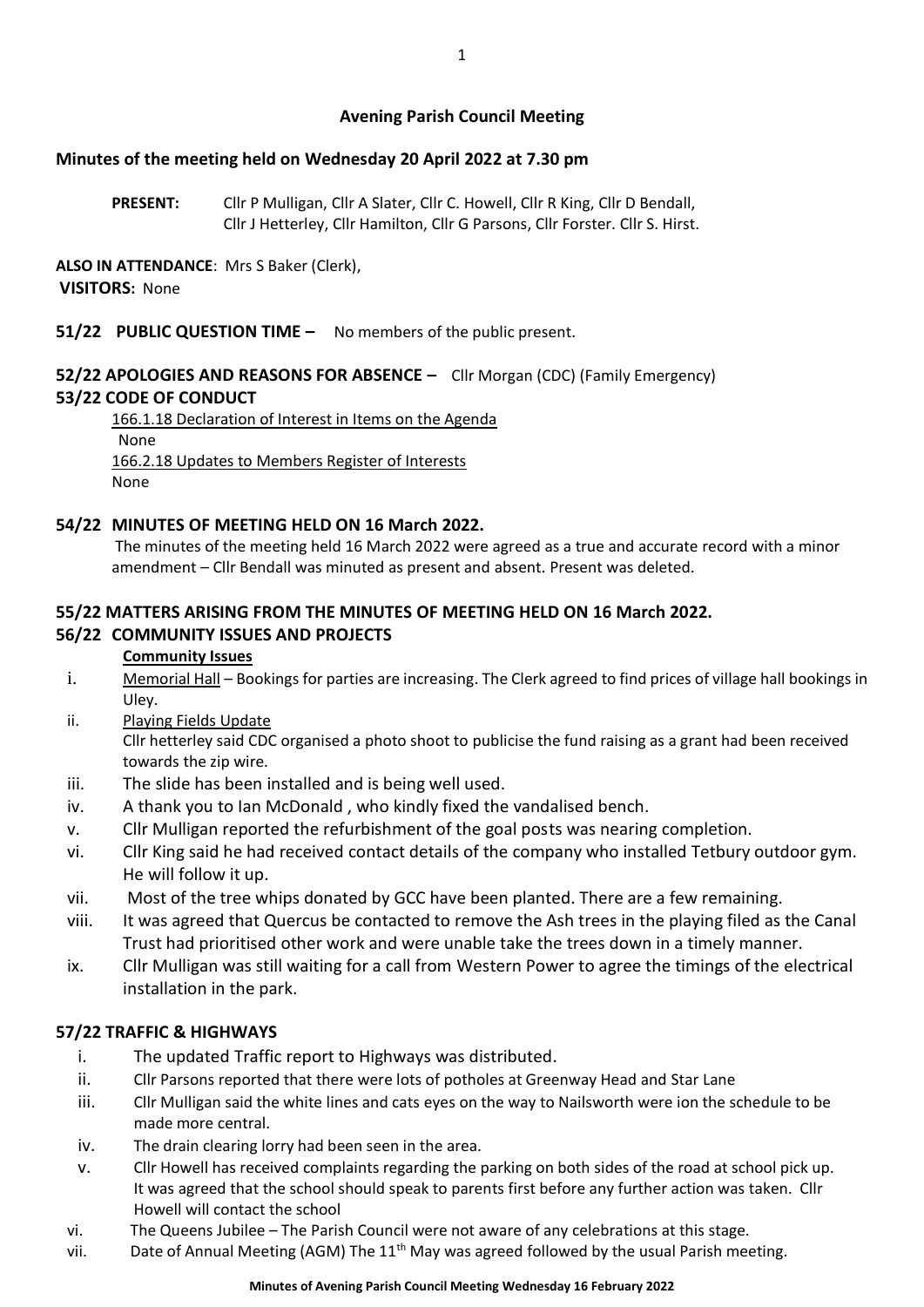- viii. Date for the Annual Parish Meeting It was agreed to hold the meeting in the Café on the 24<sup>th</sup> May at 10am. It was felt that this is the venue most villagers attend.
- ix. Memorial Hall Commemoration Arrangements It was agreed to co-ordinate this with the Remembrance Day service on November 13<sup>th</sup>.

#### **41/22 POLICE REPORT**

The Police report was unavailable

### **42/22 COUNTY COUNCILLORS REPORT**

Cllr Hirst distributed his report (attached)

### **43/22 DISTRICT COUNCILLORS REPORT**

Cllr Morgan sent his apologies, but distributed his report prior to the meeting (attached)

### **44/22 FINANCE**

#### **Finance Report up to date**

- i. The finance report was circulated in advance of the meeting.
- **ii.** Approve Bills for Payment Schedule was circulated, and payments were approved.
- **iii.** Cllr Hetterley said that the budget going into the new financial year showed a balance of £80k a large proportion of this is ringfenced for village projects including the playing field and the memorial hall.
- **iv.** The Council agreed to engage the internal auditor Judy Smith, who is an experienced bookkeeper from Cirencester and has carried out the internal audit on behalf of the Village for a number of years.
- **v. Application for grants –** two applications have been received. Printing costs for the villager Magazine - £1200 – Agreed Churchyard Maintenance - £1250 Agreed These grants will be paid on receipt of the precept at the end of the month.
- vi. Cllr Hamilton reported that the youth club would restart with the Door supplying the staff. It was agreed that the PC would cover the cost of the hall hire.

#### **45/22 PLANNING AND TREE WORKS**

#### **New Planning Applications**

22/01020/FUL 1 Hampton Hill – Replacement of all doors and windows. – Approved

#### **46/22 PLANNING DECISION NOTICES & CORRESPONDENCE**

#### **Decisions**

22/00803/AGFO – Farm Buildings, Mays Lane. – Prior notification for the construction of an agriculture storage building. – Approved 22/00417/COMPLY – Longfords Mill – Compliance with condition 13(water course protection plan) re

#### 19/00276/FUL. – Approved

#### **47/22 ANY OTHER NEW APPLICATIONS SINCE PUBLICATION OF THIS AGENDA**

22/01210/FUL – 9 Spinners Cottage. Longford Mill – Replacement of ground floor kitchen window and lintel with aluminium bifold doors – Approved

22/00516/FUL – 18 Star Lane, Proposed extension of existing garage to form double garage and ancillary accommodation – Approved

22/01007/AGFO – Star Farm, Star Lane – Erection of agriculture storage building. Approved

#### **48/22 CORRESPONDENCE**

The Clerk reported that Ben Rambaut of Quenington Parish Council had met with Rob Weaver, some planners and a lawyer, Parish councillors and Sir Geoffrey Clifton- Brown to discuss the planning issue that the district have encountered. It is hoped that this will lead to a more democratic process. Mr Rambaut and the Parish Councillors present have been asked to put forward some proposals to make the process clearer and more inclusive of the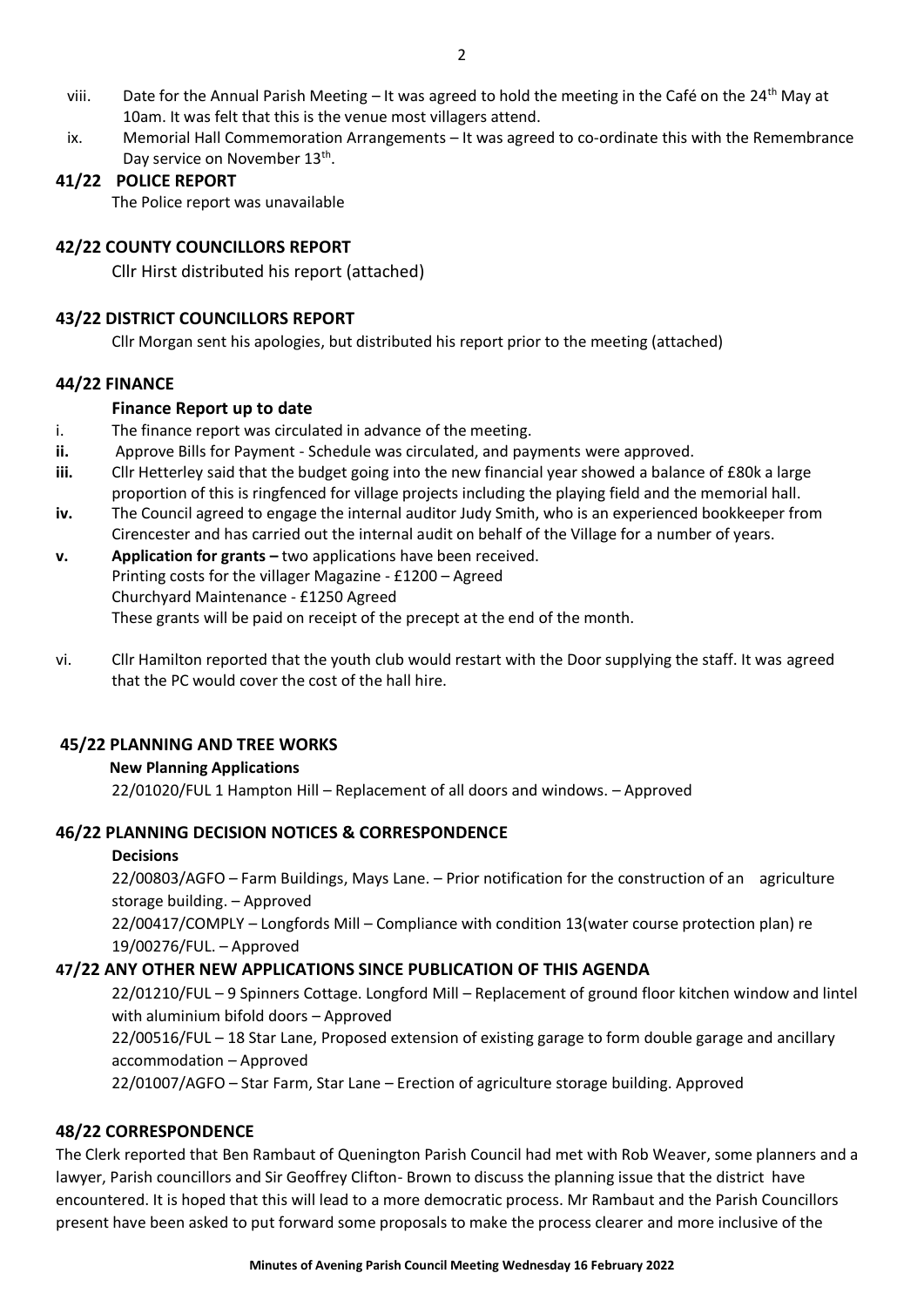Parish Council. And CDC will do likewise. The Clerk said that Cllr Rambault has been focused on getting the opinions of the Parish Council taken into account regarding local planning issues.

Other Correspondence Info@ Talk – Engaging on Climate Change NALC Chief Exec Bulletin x 5 Parish Online Newsletter Sport & Play Consultants- Guiding Councils Through Play VAT Refund Confirmation NLAC Events – Levelling up communities

#### **49/22 COUNILLORS**

None

#### **50/22 DATE OF NEXT MEETING**

The next meeting will be the AGM held on Wednesday 11 May at 7.00pm followed by the Parish Meeting at 7.30 In the Memorial Hall

The meeting closed at 9.15 pm.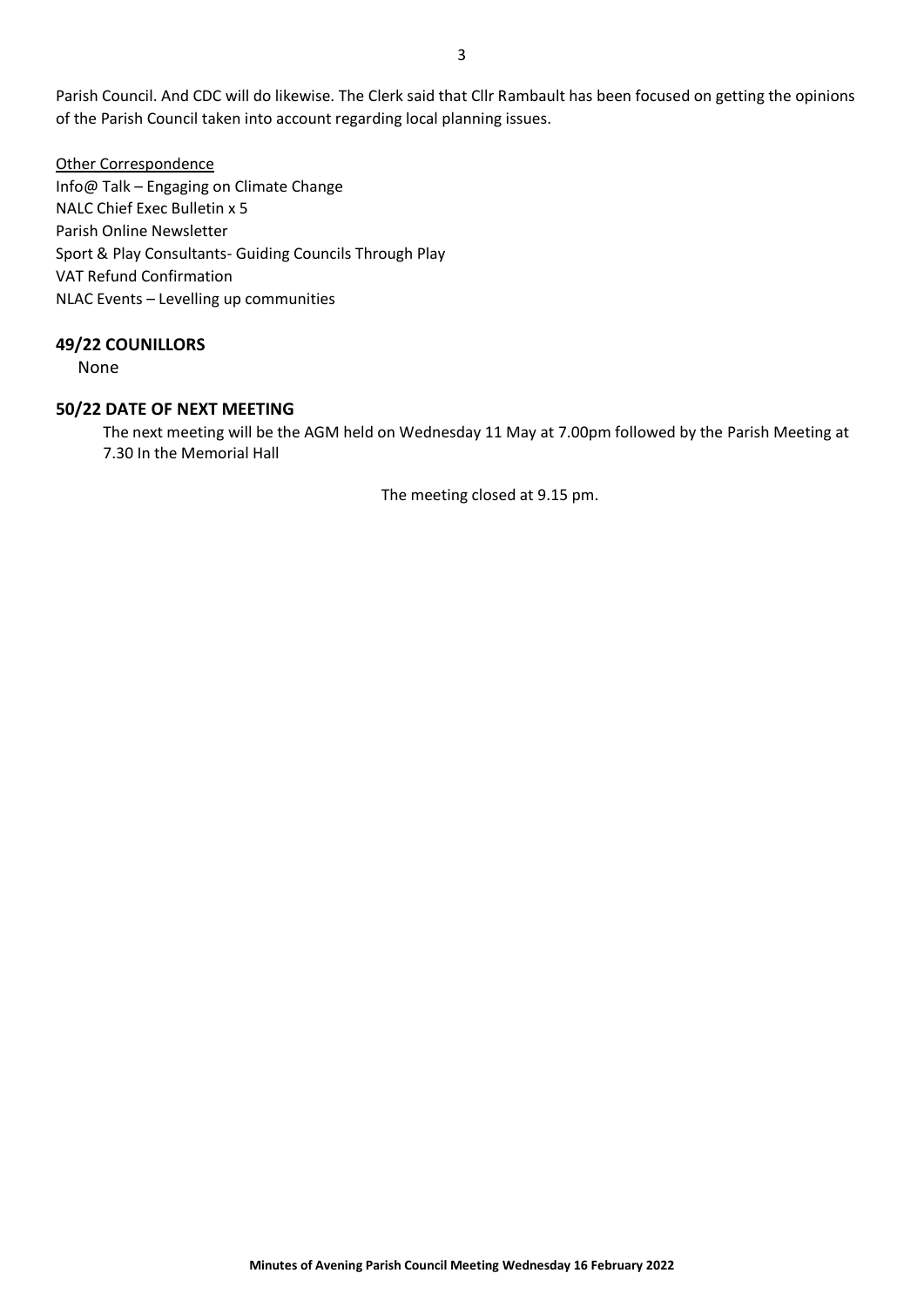**Ward Report – Cotswold District Council – April 2022**

**Grumbolds Ash with Avening**

**Cllr Richard Morgan – richard.morgan@cotswold.gov.uk**

# **Budget 2022/23**

Council tax increased by £5 (max allowed)

Green Bin licences increased to £47 each. An additional income of £264,000 will be generated from charges on a full cost recovery basis.

On top of last year's 30% increase, a further 5% increase in car park fees and charges, including scrapping Free after 3. It is estimated income will increase by £300,000, although there is no meaningful data to validate this, as obviously no tickets were bought.

Free after 3 parking ended in Cotswold District on 4 April

£360,000 investment to improve the council-owned gyms in the Cotswolds. Money to be spent in Cirencester, Bourton-on-the-water, and Chipping Campden leisure centres.

# **Refresh of investment strategy**

On 4 April 2022, the CDC Cabinet voted to adopt the Capital Programme Investment Strategy, to borrow £75 million for investments to deliver green infrastructure that will have a positive impact on the climate emergency declaration.

https://meetings.cotswold.gov.uk/documents/s4996/Cotswold%20draft%202022%20investment%20strate gy%20cover%20report.pdf

Investment is profiled as £35 million in 2022/23, £20 million in 2023/24 and £20 million in 2024/25.

# **Community Governance Review**

A proposal has been put forward by Westonbirt-with-Lasborough Parish Council to redraw the boundary line between them and Shipton Moyne/Tetbury Upton. However, there is considerable opposition to the proposal with only 1 or 2 households agreeing with the change. The next step of the process is for a report to go to May Full Council to decide on the proposal.

# **New Farm Shop**

A new farm shop has opened its doors in Grumbolds Ash! The shop is located at Bennetts Farm, just outside Leighterton at the postcode GL8 8UP.

# **Forthcoming Meetings, Decisions and Events**

Overview and Scrutiny Committee – Tuesday 26th April 2022 4.00 pm Audit Committee – Thursday 28th April 2022 4.00 pm Cabinet – Monday 9th May 2022 6pm Planning – Wednesday 11 May 2022 10am Full council (AGM) – Wednesday 25 May 2022 2.00 pm

## **Town and Parish Forums**

Two further Town and Parish Forums were held in March, this time focussing on the local plan. The next event will be held for Clerks on the 26th of April at the Westwoods Centre in Northleach. Further details will be sent to Clerks directly. If anyone has any suggestions for future events, please email ana.prelici@cotswold.gov.uk